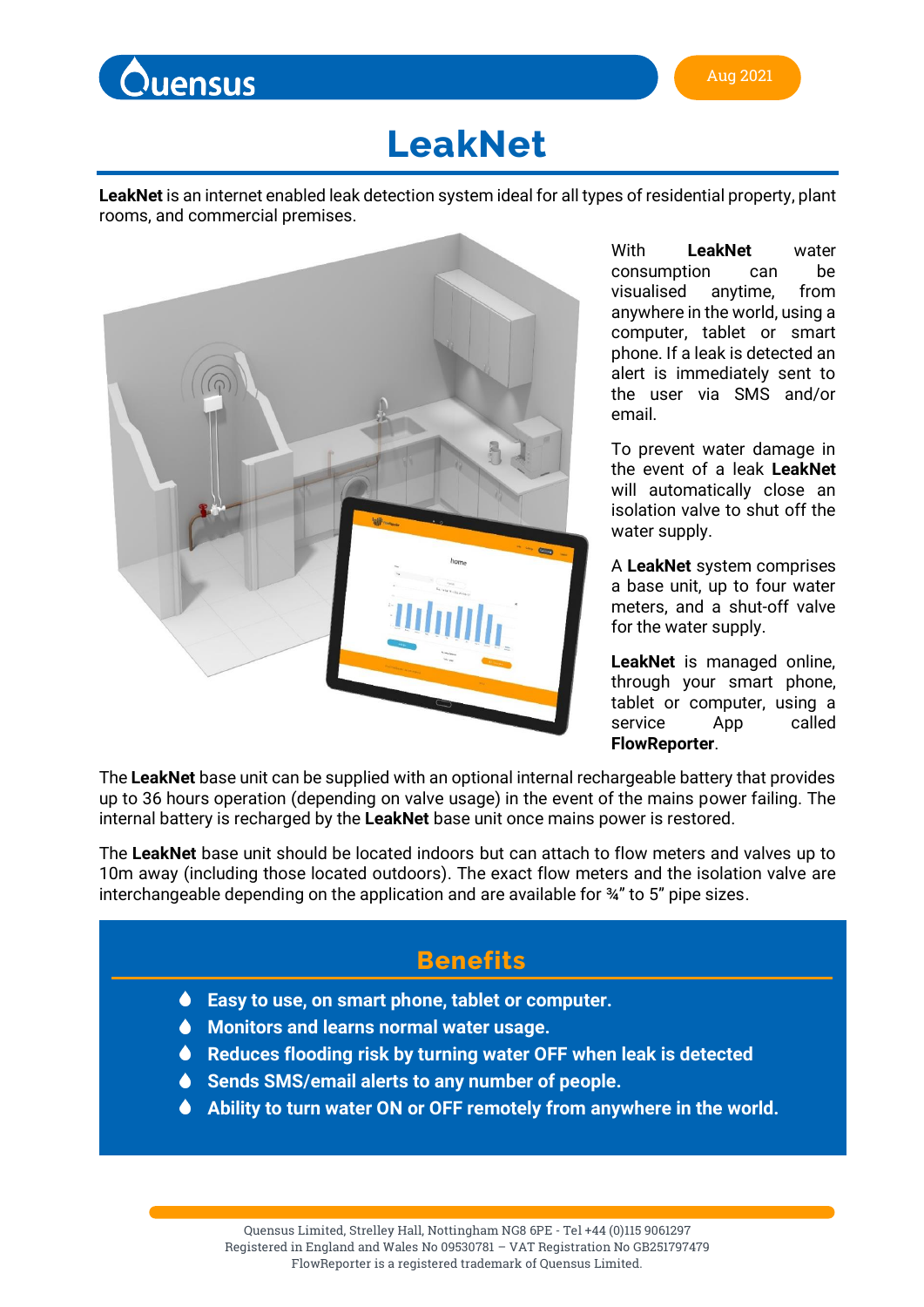

# **Main Features**

- **Managed using FlowReporter App on smart phone, tablet or computer.**
- $\bullet$ **Single or multi-zone system.**
- **Compatible with almost any pipe size and configuration.**
- **Multiple LeakNet systems can be controlled in one FlowReporter account.**
- **Artificial Intelligence automatically tracks water consumption and learns the pattern of normal water usage.**
- **Sends SMS and/or email alerts if unusual water usage detected.**
- **Timed shutoff to automatically turn the water off out of hours.**
- **Powered through mains plug/adaptor.**  $\bullet$
- **Optional battery back-up.**
- **Can be connected to a central BMS (and/or Fire Sprinkler system).**
- **Automatic solenoid valve testing (daily).**

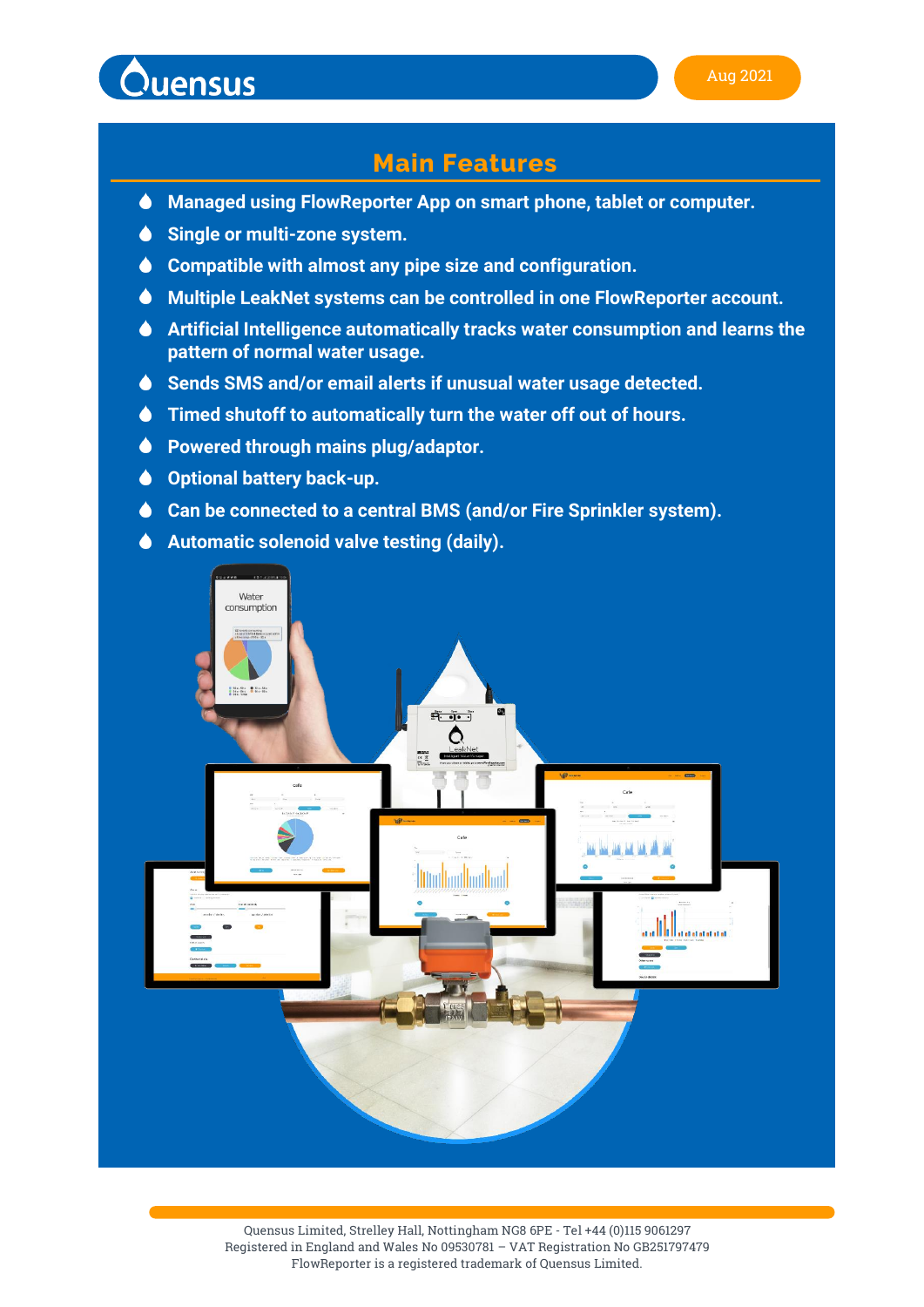

#### Aug 2021



The easy-to-use **FlowReporter** app allows any **LeakNet** system to be managed online.

|                            | <b>FISHER FlowReporter</b>                |                 |         |  |  |  |
|----------------------------|-------------------------------------------|-----------------|---------|--|--|--|
|                            | <b>Dashboard for Paul</b><br>Your Devices |                 |         |  |  |  |
| Show<br>$10 -$<br>entries  |                                           |                 | Search: |  |  |  |
| Name                       | July Consumption<br>٠                     | Current Flow    | Valve : |  |  |  |
| Holiday park               | 2.090.3201                                |                 |         |  |  |  |
| Flestaurant - cold water   | 251.1051                                  | Am              |         |  |  |  |
| Service station            | 148.95314                                 | <b>WWW.A.A.</b> |         |  |  |  |
| Football stadium - 1 stand | 130.0081                                  |                 |         |  |  |  |
| · Warehouse                | 67.508 ( \$                               | what            |         |  |  |  |
| $\triangle$ Cafe           | 242271                                    | ALM             |         |  |  |  |
| School - 1 block           | 20,300   +                                |                 |         |  |  |  |
| A Home                     | $12.7731 +$                               |                 |         |  |  |  |
| <b>&amp; Dans house</b>    | 6,6001                                    |                 |         |  |  |  |
| <b>&amp;</b> Office tap    | 00614                                     |                 |         |  |  |  |

**FlowReporter** features "bank standard" SSL encryption to protect against hacking.

Multiple **LeakNet** systems can be monitored through one **FlowReporter** account, making it ideal for building management, concierge and landlords of multiple properties.

A "Daily View" displays detailed water usage over the previous 24 hours, split into seconds. A "Monthly View" provides an overview of water usage on a day-by-day basis.

The account administrator can grant limited access rights to other users, for example tenants, to allow them to get alerts and monitor water usage.



Quensus Limited, Strelley Hall, Nottingham NG8 6PE - Tel +44 (0)115 9061297 Registered in England and Wales No 09530781 – VAT Registration No GB251797479 FlowReporter is a registered trademark of Quensus Limited.